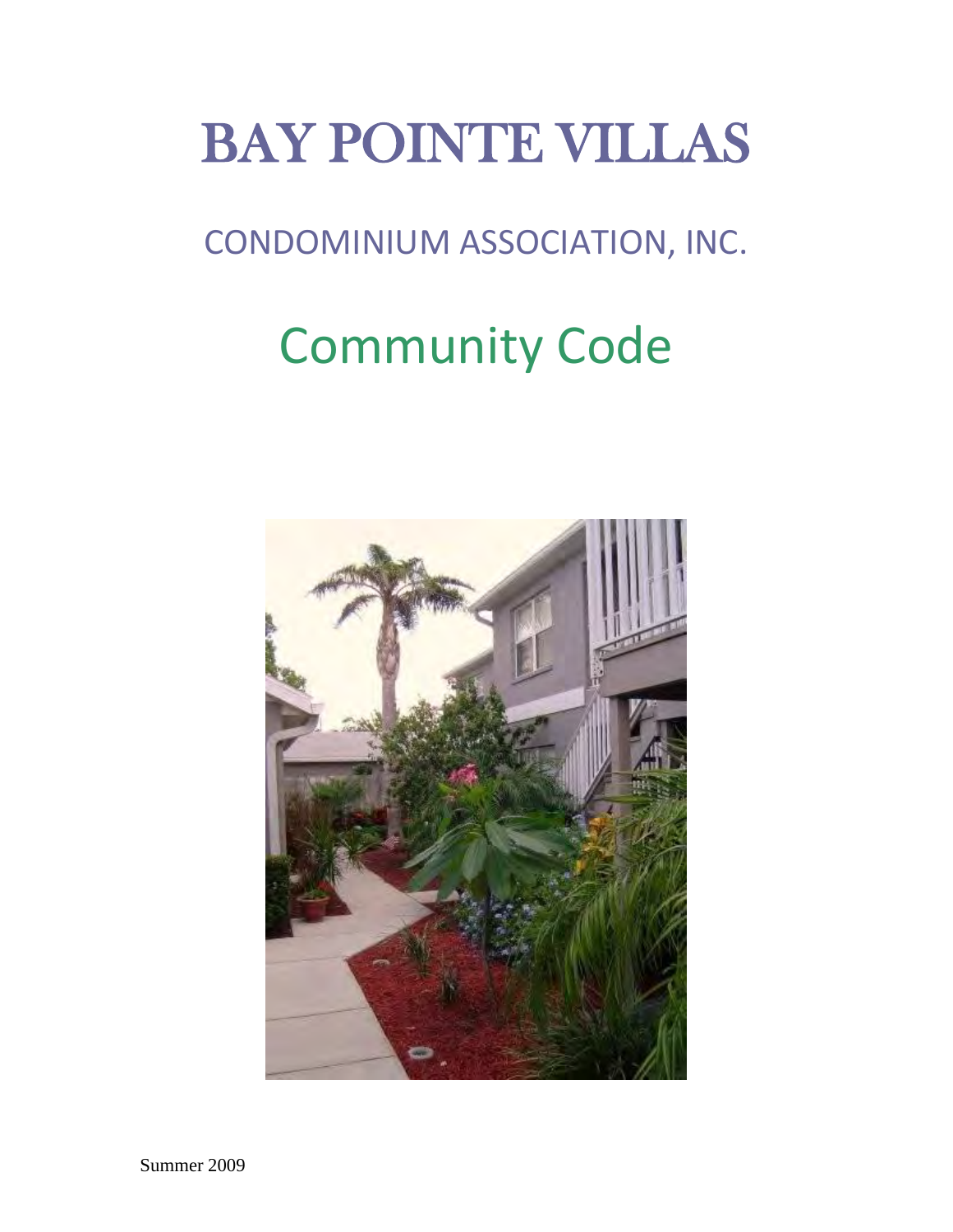### Table of Contents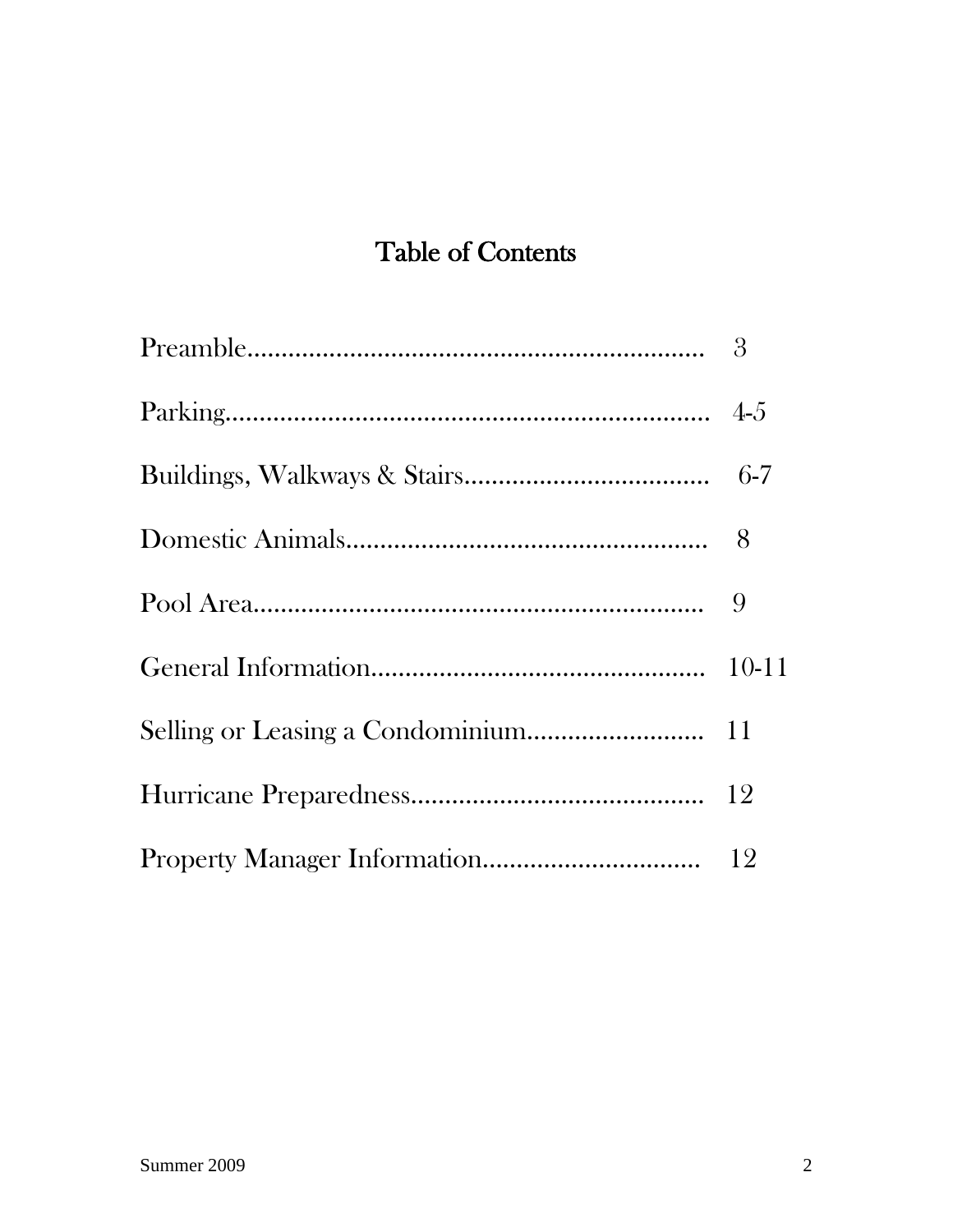### *Preamble*

The Bay Pointe Villas Condominium Association Community Code is our community's guiding principle for a cohesive living environment for all residents at Bay Pointe Villas. It has been drafted by and for the Bay Pointe Villas Condominium Association in order to preserve a safe and desirable living environment. It is me ant to complime nt but not trump, the original Condominium Prospectus provided to every owner at closing. The original Prospectus is the governing document for our Association, filed with the state of Florida. All residents are expected to comply with the information provided in this booklet. A copy of this booklet shall be maintained in every unit for reference. Owners are responsible for conveying this information to their tenants to ensure uniform compliance. The Bay Pointe Villas Condominium Association Board of Directors retains the privilege to amend this living document at any time, in an effort to preserve the quality of our community and the value of our Association and property.

#### PARKING

1. Only one vehicle per condominium may utilize a designated common area parking space at any given time.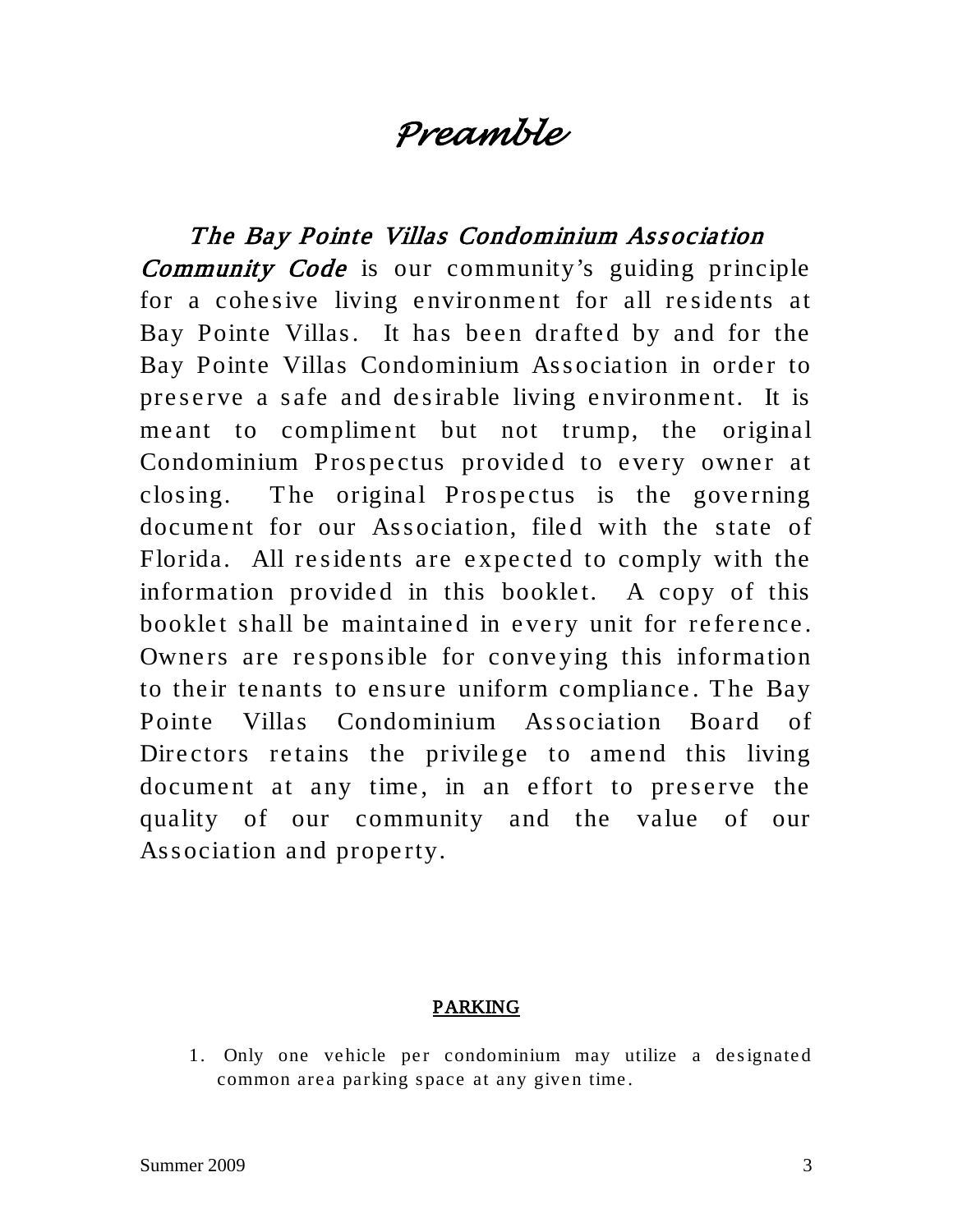- 2. All vehicles shall be parked only in the parking spaces designated for that purpose.
- 3. Commercial vehicles are not permitted on condominium property except for the purpose of making deliveries or providing repairs for a unit owner or the Association. Trucks over  $\frac{3}{4}$  ton capacity are prohibited.
- 4. Campers, boats, trailers, motorcycles, mopeds and any other recreational vehicles are not permitted on Association property except in garages.
- 5. Do not impede access to other unit owner garages. Park only on paved surfaces. Owners of vehicles that damage landscape or any other Association property will be as sessed for any damages they cause. Do not block sidewalks or walkways with your vehicle at any time.
- 6. Vehicles that cannot operate under their own power shall not remain on condominium property except in emergencies. In the event of an emergency, the owner of the vehicle will have se ven days to remedy the situation or risk having the vehicle towed at the owner's expense. Disabled or derelict vehicles (i.e. broken glass expired or lack of registration tags, extensive damage) may not remain on Association property. Such vehicles may be towed at owner's expense.
- 7. Only emergency mechanical repairs may be done on Association property. Vehicles may not be left on jacks or lifts at any time.
- 8. Residents should encourage visitors to park off of the property whene ver possible, due to limited available parking at Bay Pointe. Guests who do park on the property are covered under paragraph  $(1)$  above and must display a yellow parking pass on their dashboard so that it is visible from outside of the vehicle .
- 9. Vehicles shall not be left unattended for more than 30 days in any common area. These vehicles will be deemed derelict and will be subject to towing at owners expense.
- 10. Apron parking is permitted as a last resort when all common use parking spaces are occupied. Only one vehicle may be parked in an apron on Marina Way and Commodore Drive. Up to two vehicles may park in the aprons on Hamlin Blvd on one side only. All vehicles parked on the aprons, must be parked along the edge of the apron so as not to impede access and egress to garages and designated parking. Vehicles that are 16 feet or less in length and have a low profile will be permitted to park on the aprons. Specifically, only small and midsized vehicles will be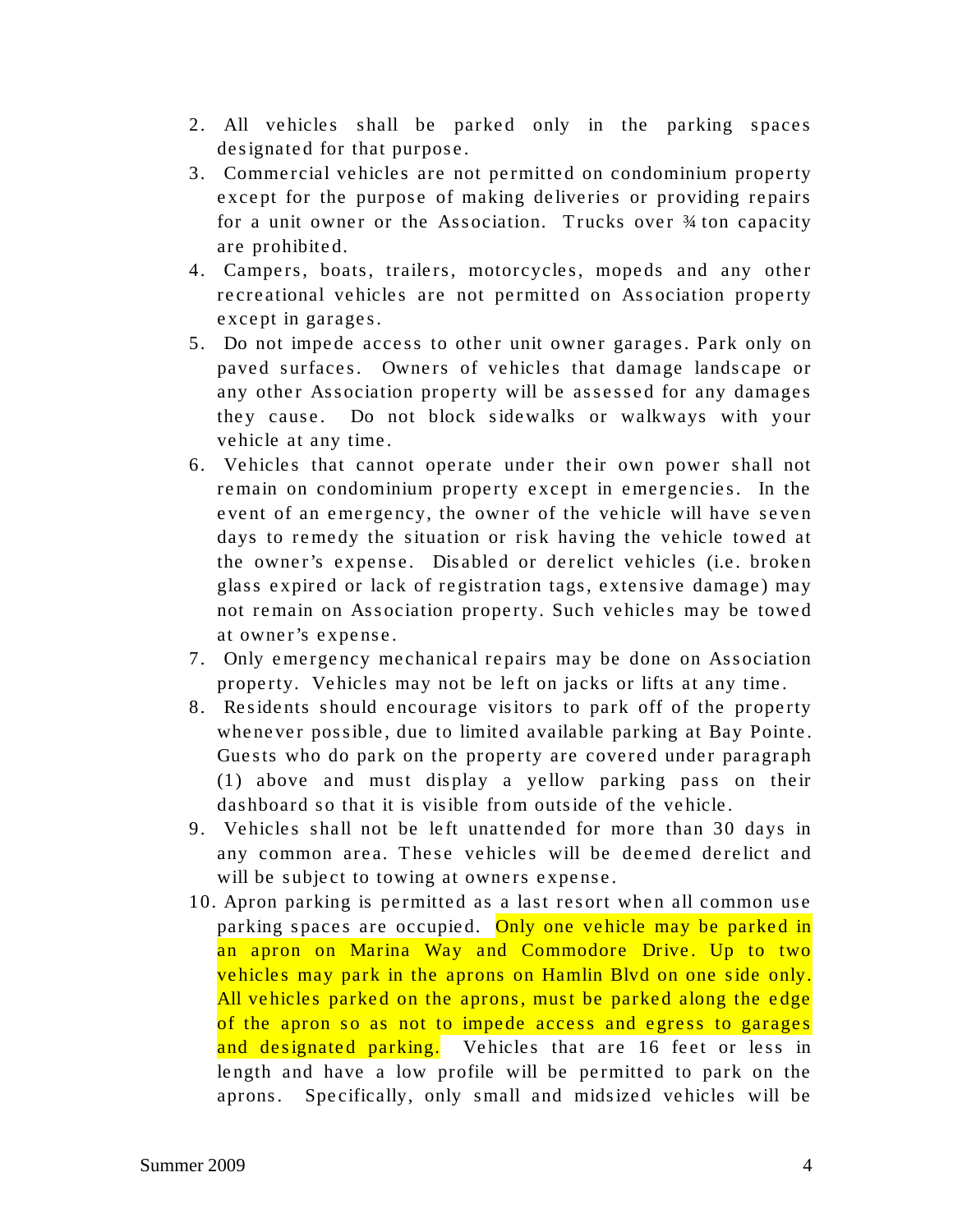permitted to park on the aprons. For safety reasons, pickup trucks, vans, commercial vehicles, recreational vehicles and s port utility vehicles are not permitted to park on the aprons at any time.

- 11. Do not park in such a manner as to impede vendor access to our dumpster.
- 12. All residents are asked to use the common use spaces on their side of the property including apron parking, unless there are no spaces available in your area. It is the Association's hope that common sense will prevail and everyone will use their best judgment when parking in any of the common area parking spaces on the property.
- 13. The Property Manager will maintain a current inventory of owner/tenant vehicles. Residents are required to provide current make, model, year, color and tag numbers of all owned or leased vehicles, to the Property Manager.
- 14. Garage doors must be kept fully closed at all times unless an owner or tenant is physically in the garage when the garage doors are open.

#### BUILDINGS, WALKWAYS & STAIRS

- 1. Each resident shall maintain their condominium in good condition and repair, including all internal surfaces within or surrounding the condominium and maintain and repair all fixtures therein. Owner/Resident shall promptly pay any utilities which are metered separately to their unit. Common areas of the property, such as walkways, stairs, landscaping and grassed areas shall be used only for the purposes intended. Residents may not leave personal property of any kind, on any common areas of the property. This includes all areas outside of the perimeter barrier wall of any building.
- 2. Each resident shall maintain their condominium in a clean and sanitary manner. Balconies, porches, railings and terraces shall be used for their intended purposes only. Residents shall not allow anything to be placed in a way so it may fall from windows, doors and balconies of a condominium.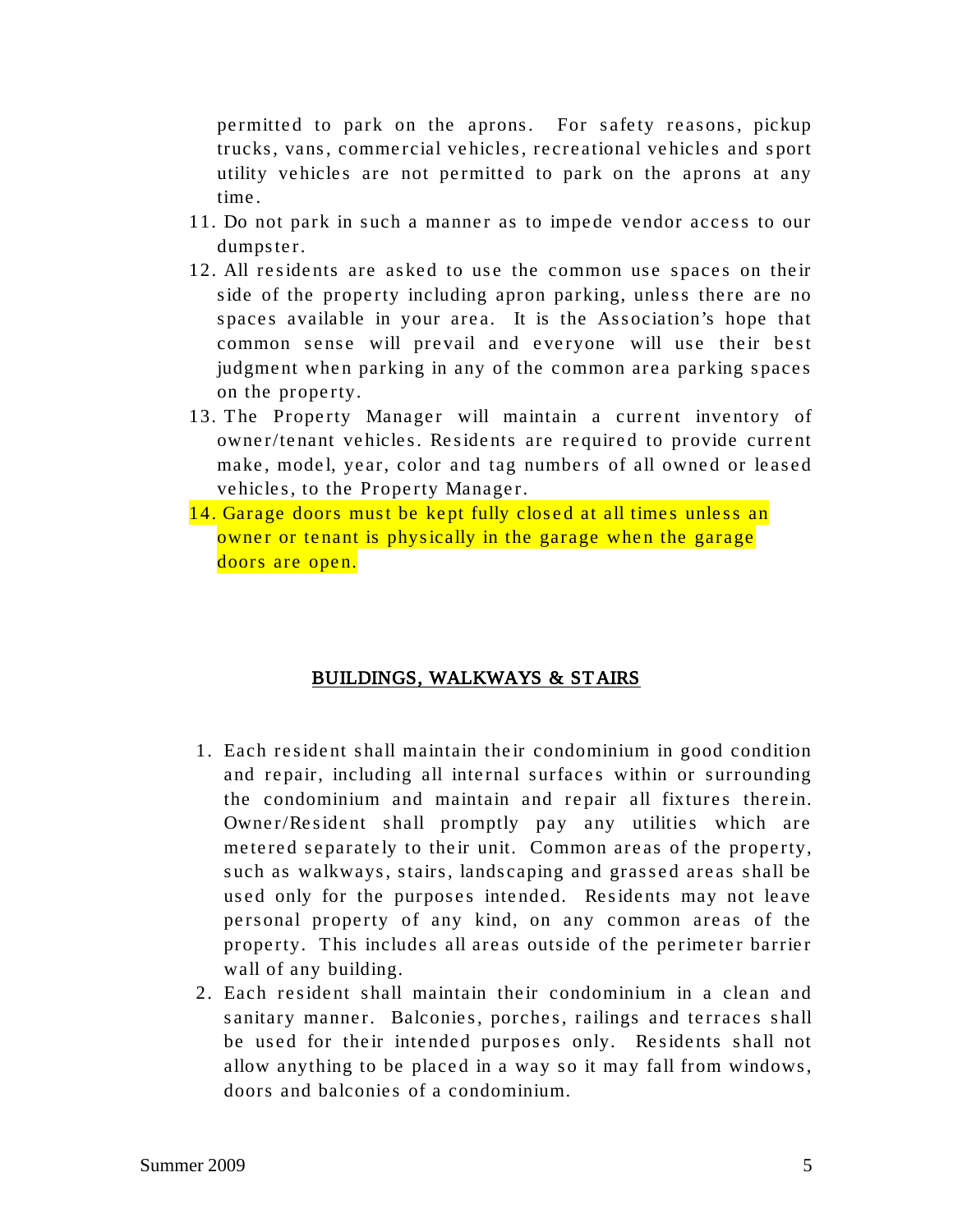- 3. Children's bicycles, roller-skates/blades, skateboards, tricycles, etc, are not to be used on condominium property without adult supervision. Playing on stairs is strictly prohibited. Ramps or other similar devices also may not be used for these activities on Association property.
- 4. Trash or garbage may not be left on walkways, balconies, porches, stairs or any common area at any time. All trash and garbage must be placed in the dumpster provided by the Association. Boxes must be cut up in order to minimize their volume. Disposal of furniture, appliances, electronics or other large items such as mattresses, etc, are not permitted in the Association provided dumpster. It is the resident's responsibility to dispose of these items properly and safely.
- 5. Residents are reminded that alterations and repairs of the condominium exterior and common areas are the responsibility of the Association. Exterior painting or additions such as light fixtures or affixing of other items or alterations may not be made outside of any Ass ociation exterior barrier wall, without first obtaining written approval from the Association.
- 6. Ins tallation of any electronic device that may interfere with the function of any device in another unit is not permitted. No device for reception may be erected or installed on the roof or exterior walls of the condominium without the written consent of the Association.
- 7. All residents are responsible for keeping their stairs and open porches clean and free of debris. Drying of laundry is permitted only in a screen enclosed balcony or lanai.
- 8. Homeowners may, in a respectful manner, display one portable, removable United States Flag or official flag of the state of Florida or a flag which represents the United States Army, Navy, Air Force, Marine Corps, Coast Guard or a POW-MIA flag. The flag may be no larger than  $4\frac{1}{2}$  feet by 6 feet.
- 9. Residents may maintain their garden areas in a neat, clean and healthy condition. This includes weeding, mulching, replacing dead or damaged plantings in the garden areas. Changes to the garden area landscape must be presented to the Association in writing for approval.
- 10.All changes to the exterior lighting require prior written approval of purpose and design by the Association with the exception of seasonal holiday lights.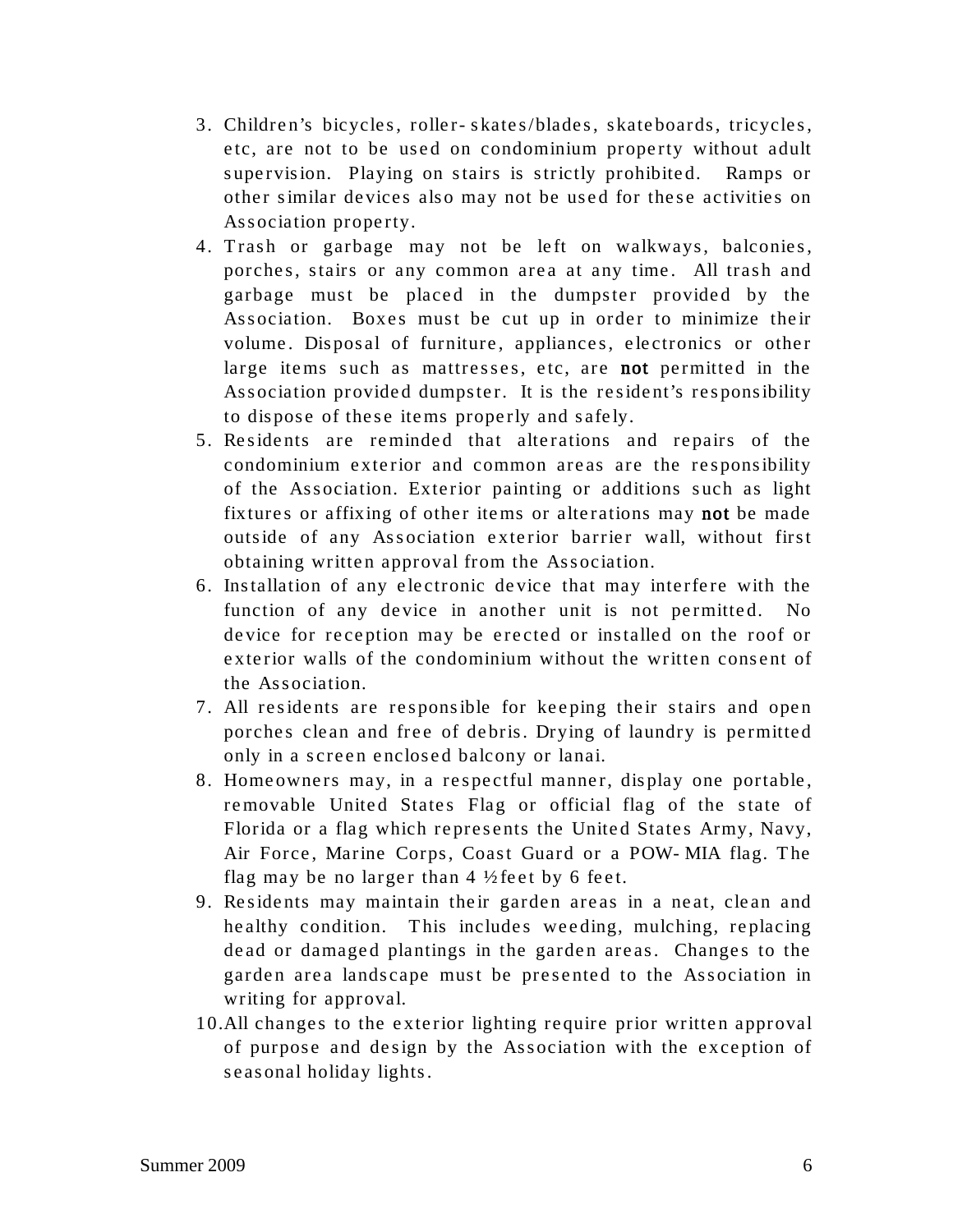- 11. Signage, advertising, notices or other lettering of any kind shall not be displayed, exhibited, inscribed, painted or affixed in or on any part of the condominium property without written consent of the Association. For Sale/Lease signs are not permitted and may not be displayed in a manner that will be visible from the exterior of the condominium.
- 12. Awnings, window guards, light reflective materials, hurricane shutters, replacement windows, ventilators, fans, wall/window unit air conditioners, or skylights shall not be installed unless plans are presented in writing and approved by the Association. Approval may be withheld for aesthetic reasons at the discretion of the Association Board of Directors.

#### DOMESTIC ANIMALS

- 1. Pets are permitted to be kept in or on Association property so long as they adhere to the terms and conditions outlined below.
- 2. Unit owners are permitted a maximum of two pets, domestic (indoor cats) or dogs. The maximum allowable combined weight may not exceed 50lbs.
- 3. Each owner shall promptly remove and dispose of all waste materials deposited by their pet on any part of the property.
- 4. All pet owners must adhere to all local, state and federal laws, statutes and health codes
- 5. No pet shall be allowed to constitute a continuous nuis ance. A nuisance is de fined as incessant barking, unleashed, unsanitary conditions, biting, intimidating people or other animals. If a pet is deemed to be a continuous nuisance or a threat to safety, the Board of Directors may deem that the pet be permanently removed from the property.
- 6. Pets found roaming on Association property and not in control by a res ponsible adult can be removed with the authority of the Board of Directors by a Pinellas County Animal Control Officer. Recovery of removed pet will be at the owner's expense.
- 7. Pets shall be leashed at all times and under the control of a responsible adult when on common areas of the property. Pets may not be tied up and/or unattended on common areas of the property at any time.
- 8. Owners may not use their property for breeding, whelping or weaning purposes at any time.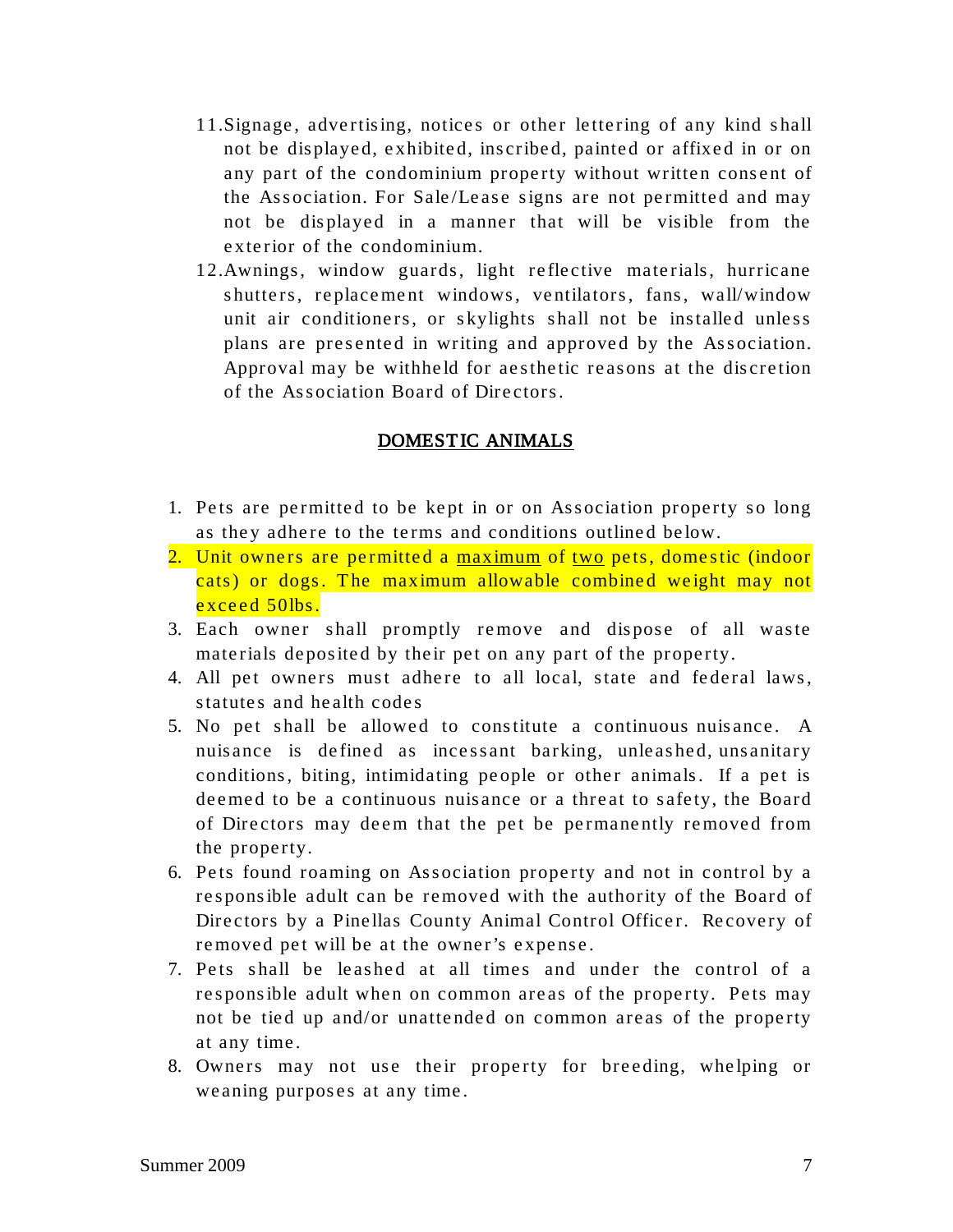9. All dogs can be potentially dangerous. Various types of breeds can be considerably stronger and/or larger than a person of average size. Training, socialization and proper care can make a significant impact; however some dogs are by years of breeding, more aggressive. After researching and analyzing the studies performed by the American Veterinary Medical Association, the CDC, and the Humane Society of the United States, we have compiled a list of canine breeds that have a higher risk of being dangerous. The following breeds will not be permitted on Bay Pointe property: Dalmations, Boxers, Presa Canarios, Chow Chows, Doberman Pinschers, Alaskan Malamutes, Huskies, German Shepherds, Rottweilers, Pit Bull Terriers, Great Danes, St. Bernards, Akitas and Bull Mastiffs.

#### POOL AREA

- 1. No person shall use the pool and deck area unless they are residents or guests of Bay Pointe Villas. Maximum of 10 persons allowed in pool area.
- 2. There is no life guard on duty. Swimming shall be at one's own risk.
- 3. Children 12 years of age and under must be supervised at all times by a parent or a responsible adult who is at least 16 years of age.
- 4. Persons using the pool must shower prior to entering the pool.
- 5. Bicycles of any kind, big wheels, skates and skateboards are not allowed in the pool area. No food, drink, glass or animals in pool or on deck.
- 6. Running and horseplay is not permitted in the pool area.
- 7. Diving is NOT permitted under any circumstance.
- 8. Glass or other breakable containers or dishes are not permitted.
- 9. Smoking is **NOT** permitted in the pool area.
- 10.All trash and personal belongings must be collected and removed before leaving the pool area.
- 11.T he pool gate must be locked when the pool is unattended.
- 12. Persons with open sores, wounds or with a communicable *illnesses* are not permitted in the pool.
- 13.Furniture or equipment may not be removed from the pool are a.
- 14.Audio equipment must be kept at low volume.
- 15.Children wearing diapers are not permitted in the pool.
- 16.Only swimwear is permitted in the pool.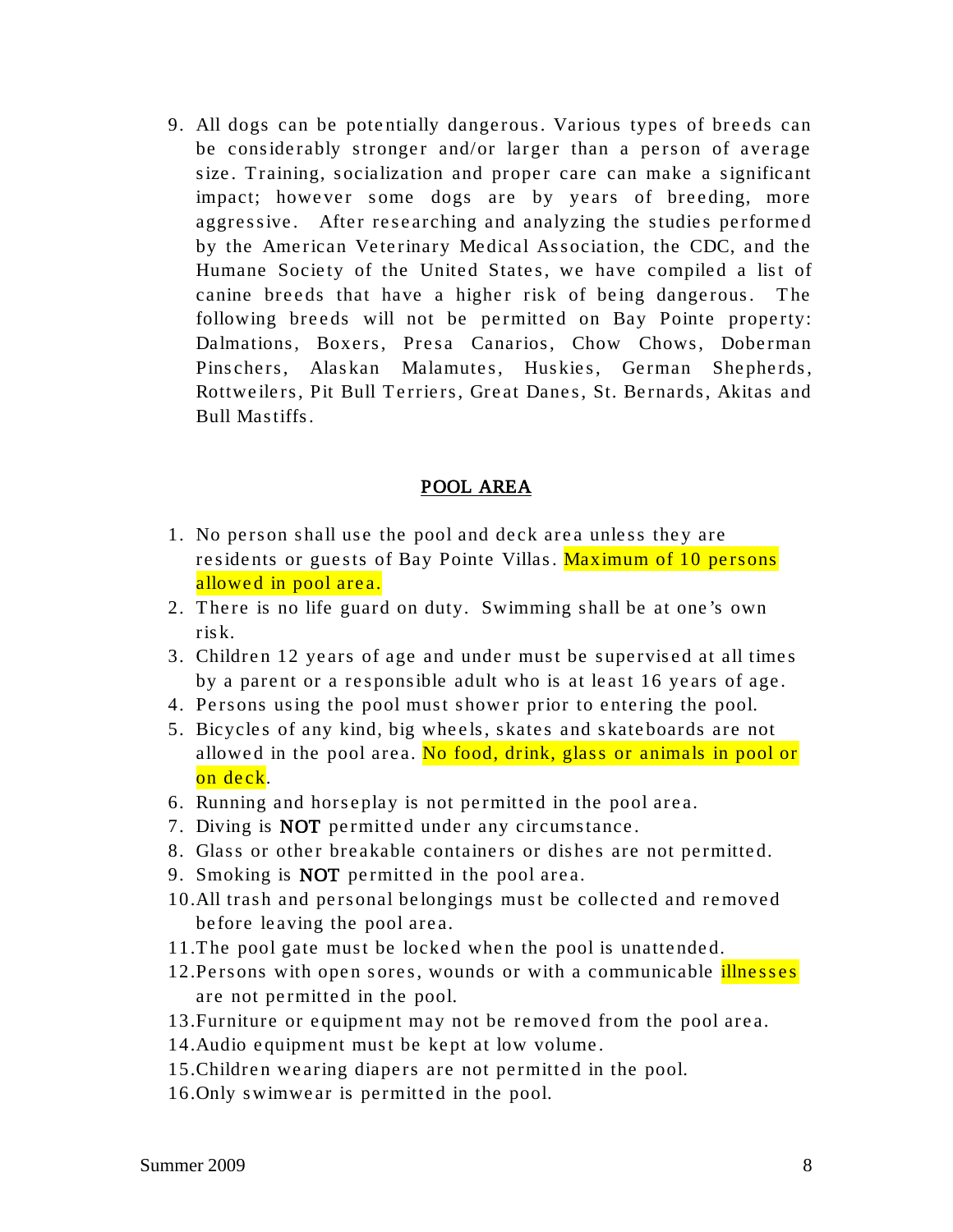17.Pool hours and regulations are posted and must be followed. 18. The pool hours are from Dawn to Dusk.

#### GENERAL INFORMAT ION

- 1. Residents may not make or allow any disturbing noises in the buildings or on the common elements of the property that may interfere with the comfort or convenience of other residents.
- 2. In case of an emergency originating within or threatening any condominium, a Board Member or any person authorized by the Board, has the right to immediately enter the unit for the purpose of remedying the emergency, whether or not the unit resident is present at the time of the emergency. The Board Member or authorized representative may use reasonable force to enter the unit without liability when danger is present. For this reason, the Board requests that each Owner provide the Association with a key to their condominium and garage, which will be secured in a lock box with a Board Member or the Management Company for emergency use.
- 3. Residents are responsible for the behavior of all persons residing or visiting within their condominium and financially for any damages to any of the common areas of the Association that may occur.
- 4. Residents leaving their property unattended for more than 30 days must notify their intent do so in writing with the Management Company. You must include your expected departure and return dates. During your absence, you must advise the Management Company the identity of any person or persons who intend to occupy your condominium during your absence, including their expected dates of arrival and departure.
- 5. The Pinellas County Fire Code prohibits the use of BBQ grills that use gas or charcoal to be used within 10 feet of any condominium building. Containers commonly used to fuel gas grills cannot be stored inside of or within 10 feet of any condominium building at any time. Electric grills are exempt from the county fire code. Our Association can be fined up to \$250.00 or more for each offense. These fines will be assessed upon noncompliant residents.
- 6. Each unit must adhere to the Pinellas County Fire Code and keep an approved and working fire extinguisher on the premises at all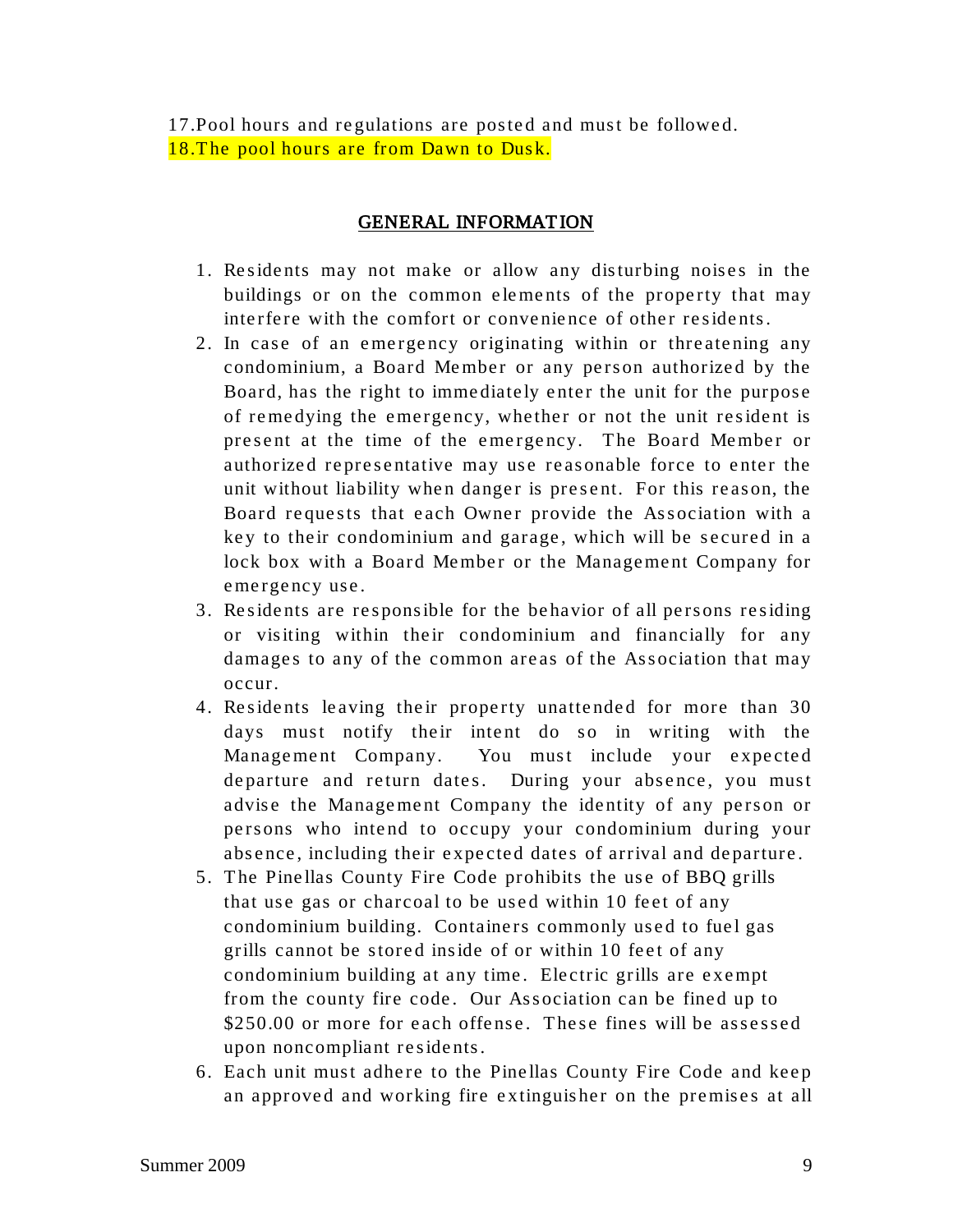times. These are subject to inspection by the Fire Marshall and residents risk fines for noncompliance.

- 7. No unlawful use shall be made of the Property, Common Areas or Condominium. All laws, zoning ordinances and regulations of all governmental entities having jurisdiction shall be observed.
- 8. Except as may be otherwise required by the official documents of the Association and this Code, all official notices of the Association shall be mailed to each member at the address on file with the Management Company. No member shall make or permit to be made, any written, or printed notices of any kind or post the same on any bulletin board, mail or otherwise circulate to other members, which propose to represent any official act or notice of the Association or its Management Company.

#### SELLING OR LEASING OF A CONDOMINIUM

- 1. Each owner has the right to sell or lease their condominium provided that the proposed purchaser or tenant is first approved by the Board of Directors and the Management Company. An application fee is required.
- 2. An application fee/security deposit of \$250.00 is required of each prospective tenant. The cost of a criminal background check, credit worthiness verification and a \$25.00 application fee will be deducted from the deposit and the *balance* will be held in escrow by the Management Company until the termination of the lease. The balance will be refunded within 10 business days minus any damage deductions. If the proposed tenant is rejected by the Board of Directors, the *balance* will be refunded within 10 business days from the date of rejection.
- 3. Each new owner or tenant shall be bound by the provisions of the Condominium Declaration and The Community Code. Condominium owners are responsible for providing a copy of these regulations to their tenants and are responsible for tenant compliance.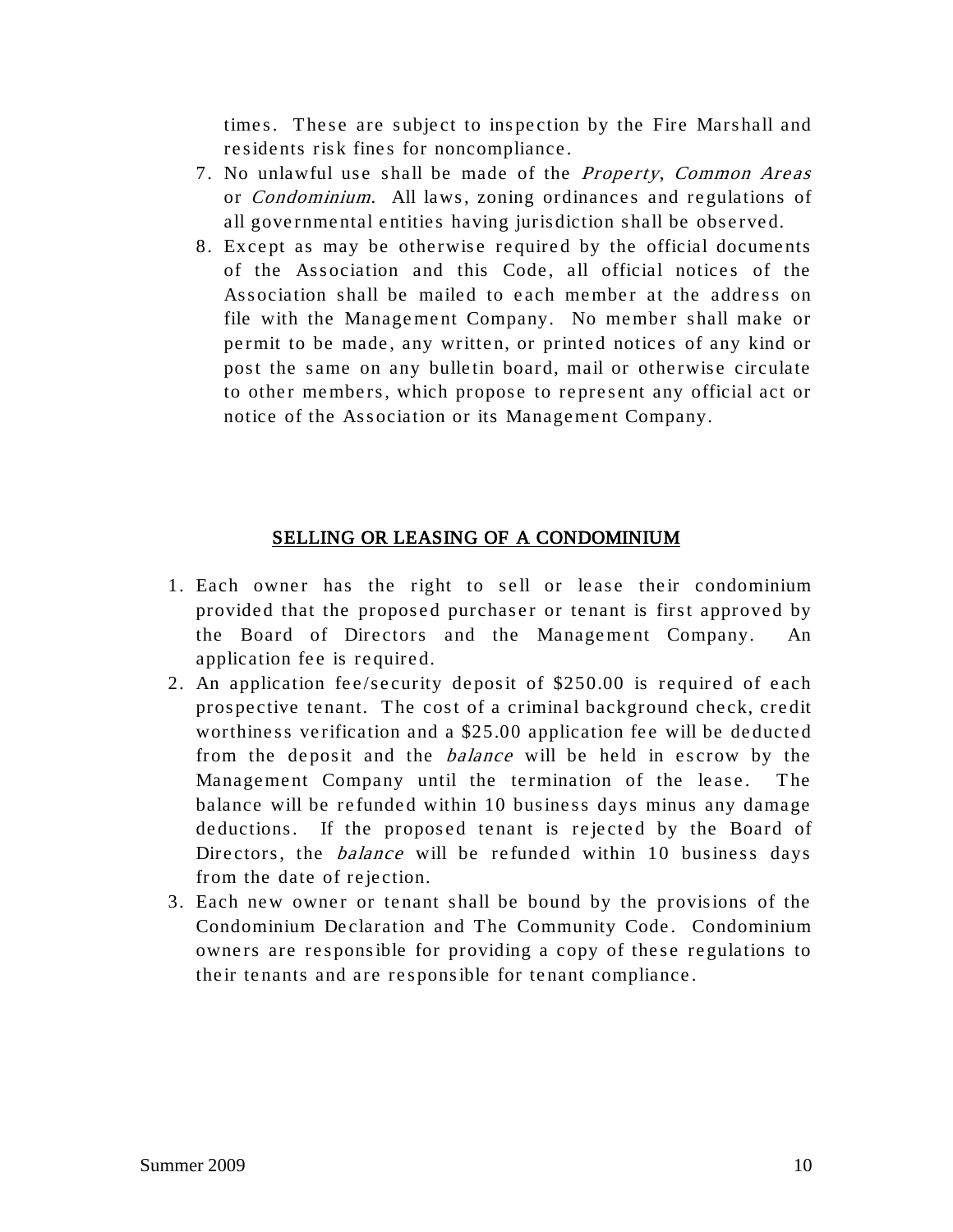#### HURRICANE PREPAREDNESS

- 1. Each resident who plans to be absent during any part of the established hurricane season, must prepare their condominium prior to departure by removing all furniture, plants and other objects from balconies and porches.
- 2. Owners should consider designating a re sponsible individual or company to handle hurricane preparedness in their absence.
- 3. Hurricane shutters may only be deployed within 72 hours of a hurricane watch or warning and must be reopened within 72 hours after the hurricane watch or warning has expired.
- 4. Pursuant to the Pinellas County Evacuation and Shelters Map, we are located in Zone 3. In case of mandatory evacuation, our emergency shelter is the Bauder Elementary School located at  $1275586<sup>th</sup>$  Ave. N., Seminole, FL. For more information you may call:

Pine llas Country Emergency Management Division 727- 464- 3800 Or go online to www.pinellasecounty.org/emergency

#### $\blacklozenge$

All residents of Bay Pointe Villas are directed to contact our Property Management Company with questions or concerns regarding the Community Code. The Property Manager or designate may contact The Board of Dire ctors, for guidance or clarification of the Community Code.

#### Property Management Company

Ameri- Tech Community Management, Inc. 24701 US Highway 19 N, Suite 102 Clearwater, FL 33763

Jenny Kid, LCAM

727- 726- 8000 ext. 247